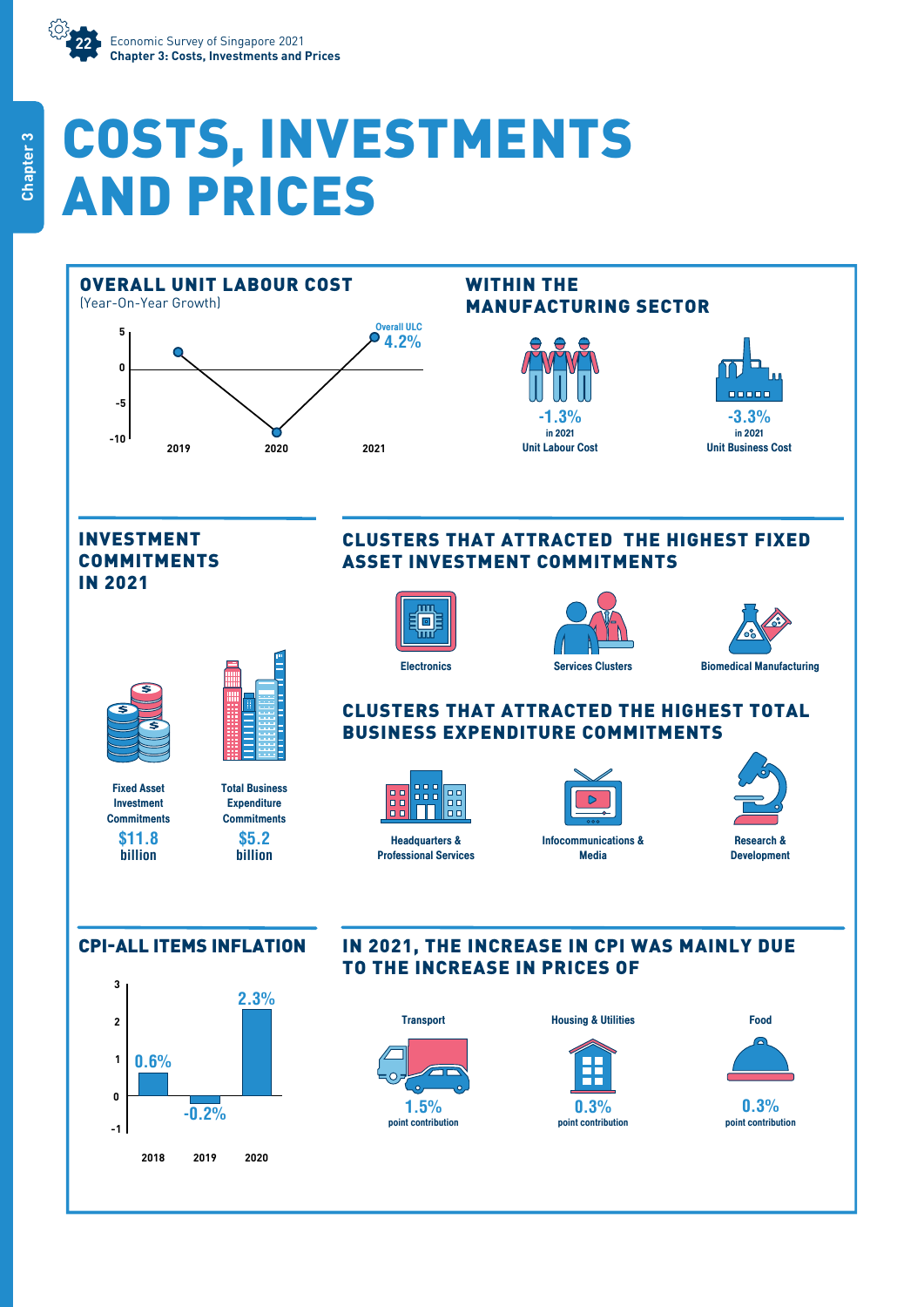## **23**

### **OVERVIEW**

Overall Unit Labour Cost (ULC) rose by 6.7 per cent on a year-on-year basis in the fourth quarter of 2021, easing from the 7.0 per cent increase recorded in the preceding quarter. For the whole of 2021, the overall ULC increased by 4.2 per cent, a reversal from the 8.9 per cent decline in 2020.

Total investment commitments attracted by EDB in the manufacturing and services sectors remained healthy in 2021. The manufacturing sector garnered a larger amount of commitments in terms of fixed asset investments (FAI), while the services sector attracted a larger amount of total business expenditure (TBE) commitments. By clusters, the electronics and biomedical manufacturing clusters within the manufacturing sector were the biggest contributors to FAI commitments, while the headquarters & professional cluster within the services sector contributed the most to TBE commitments.

The Consumer Price Index-All Items (CPI-All Items) rose by 3.7 per cent on a year-on-year basis in the fourth quarter, faster than the 2.5 per cent increase in the previous quarter. For 2021 as a whole, CPI-All Items increased by 2.3 per cent, a reversal from the 0.2 per cent decline in 2020.

Producer prices, as measured by the domestic supply price index (DSPI), the Singapore manufactured products price index (SMPPI) as well as the import and export price indices, all rose on a year-on-year basis in the fourth quarter. For the whole of 2021, the DSPI, SMPPI as well as the import and export price indices increased by 15.2 per cent, 9.5 per cent, 11.6 per cent and 11.3 per cent respectively.

#### COSTS

Overall ULC for the economy rose by 6.7 per cent yearon-year in the fourth quarter, easing from the 7.0 per cent increase in the preceding quarter (Exhibit 3.1). The pickup in overall ULC came on the back of an increase in total labour cost per worker that outweighed labour productivity growth (as measured by real value-added per worker).

#### **Exhibit 3.1: Changes in Unit Labour Cost in 4Q 2021**



By broad sectors, the construction sector registered the largest ULC increase (34.8 per cent) in the fourth quarter, a reversal from the contraction of 9.8 per cent in the previous quarter. The large increase in ULC was due to a significant increase in total labour cost per worker, which exceeded productivity gains in the sector.

The ULC for services producing industries rose by 8.3 per cent in the fourth quarter, extending the 6.5 per cent increase in the previous quarter. Most services sectors saw a pickup in their ULCs, with the accommodation sector registering the largest increase (28.5 per cent) as a significant rise in total labour cost per worker more than offset an increase in labour productivity in the sector.

By contrast, the ULC for the manufacturing sector dipped by 1.9 per cent in the fourth quarter, a turnaround from the increase of 9.2 per cent in the preceding quarter. The ULC decline occurred on the back of productivity improvements which slightly outstripped the increase in total labour cost per worker.

For the full year of 2021, overall ULC rose by 4.2 per cent, a reversal from the 8.9 per cent decline in 2020. The rise in the overall ULC was on account of an increase in total labour cost per worker which outpaced labour productivity growth in the economy.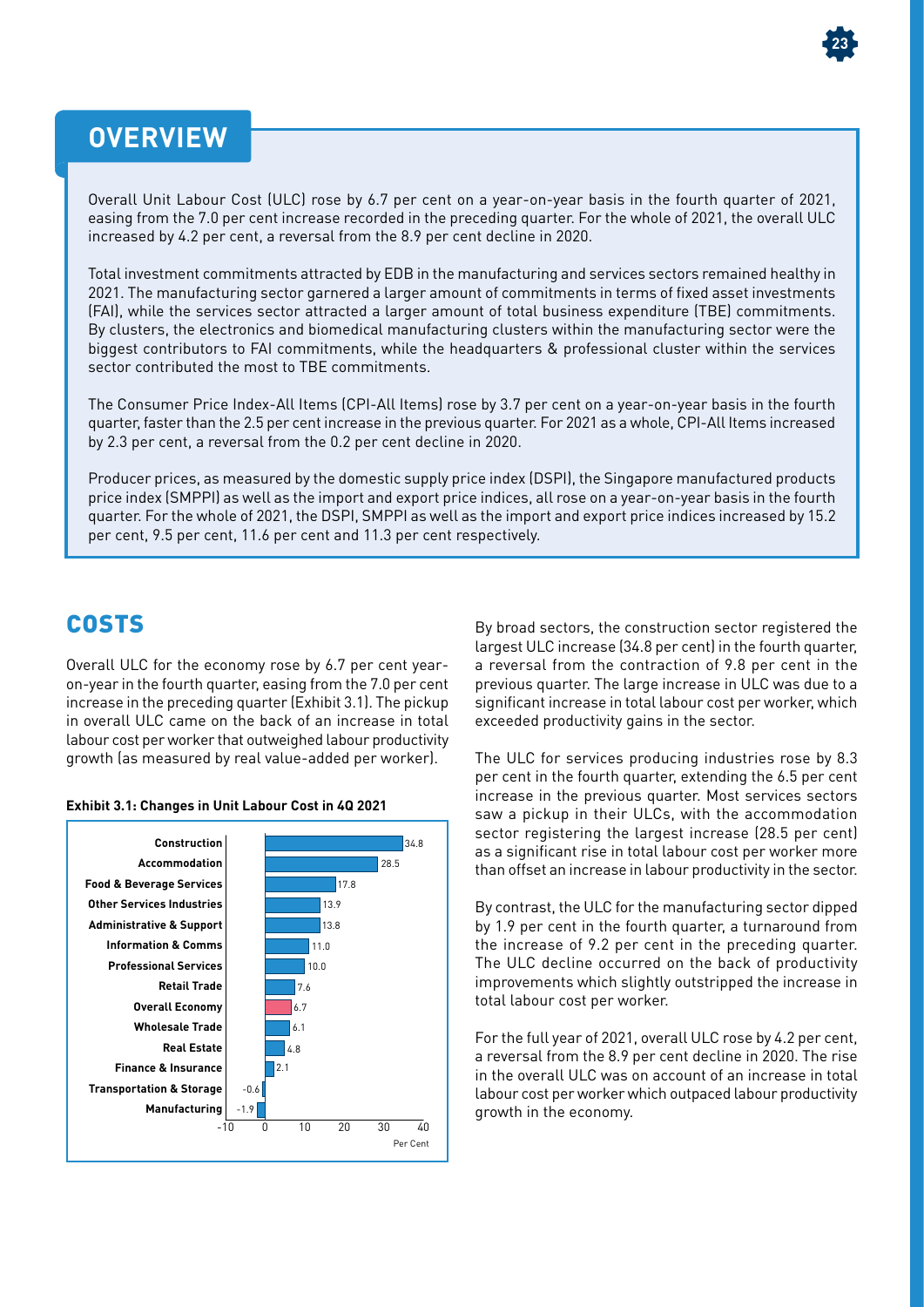

Manufacturing unit business cost (UBC) fell by 5.2 per cent year-on-year in the fourth quarter, a turnaround from the 2.9 per cent increase in the previous quarter (Exhibit 3.2). The drop in manufacturing UBC came on the back of declines in both the unit services costs (-6.7 per cent) and the manufacturing ULC (-1.9 per cent), which more than offset an increase in unit non-labour production taxes (16.4 per cent). For 2021 as a whole, the manufacturing UBC fell by 3.3 per cent, moderating from the 12.5 per cent decline in 2020.





Singapore's relative unit labour cost (RULC) for manufacturing – a measure of Singapore's competitiveness against 16 economies<sup>1</sup> – fell in 2021 (i.e., more competitive) as compared to 2020 (Exhibit 3.3). The decline in the RULC was mainly on account of the fall in Singapore's manufacturing ULC.





#### INVESTMENT COMMITMENTS

EDB attracted healthy levels of investment commitments in 2021. For the full year, FAI and TBE commitments came in at \$11.8 billion and \$5.2 billion respectively.

In terms of FAI, the largest contribution came from the manufacturing sector, which garnered \$8.5 billion in commitments. Within manufacturing, the electronics cluster attracted the largest amount of FAI commitments, at \$5.0 billion, followed by the biomedical manufacturing cluster, at \$1.8 billion. Within the services sector, the research & development and infocommunications & media clusters contributed the most to total FAI commitments, with \$1.5 billion and \$1.3 billion respectively (Exhibit 3.4).





Investors from the United States were the largest source of FAI commitments with \$7.9 billion (67.1 per cent). They were followed by investors from Europe who contributed about \$1.5 billion of FAI commitments (13.1 per cent).

For TBE, the services sector attracted the highest amount of commitments, at \$3.8 billion. This was driven by the headquarters & professional services cluster, which garnered \$1.4 billion in TBE commitments, followed by the infocommunications & media cluster, with \$1.0 billion. Among the manufacturing clusters, the electronics cluster contributed the highest amount of TBE commitments, at \$527 million (Exhibit 3.5).

<sup>1</sup> The 16 economies are Australia, China, France, Germany, Hong Kong, India, Indonesia, Japan, Malaysia, Netherlands, South Korea, Taiwan, Thailand, the United Kingdom, the United States and Vietnam..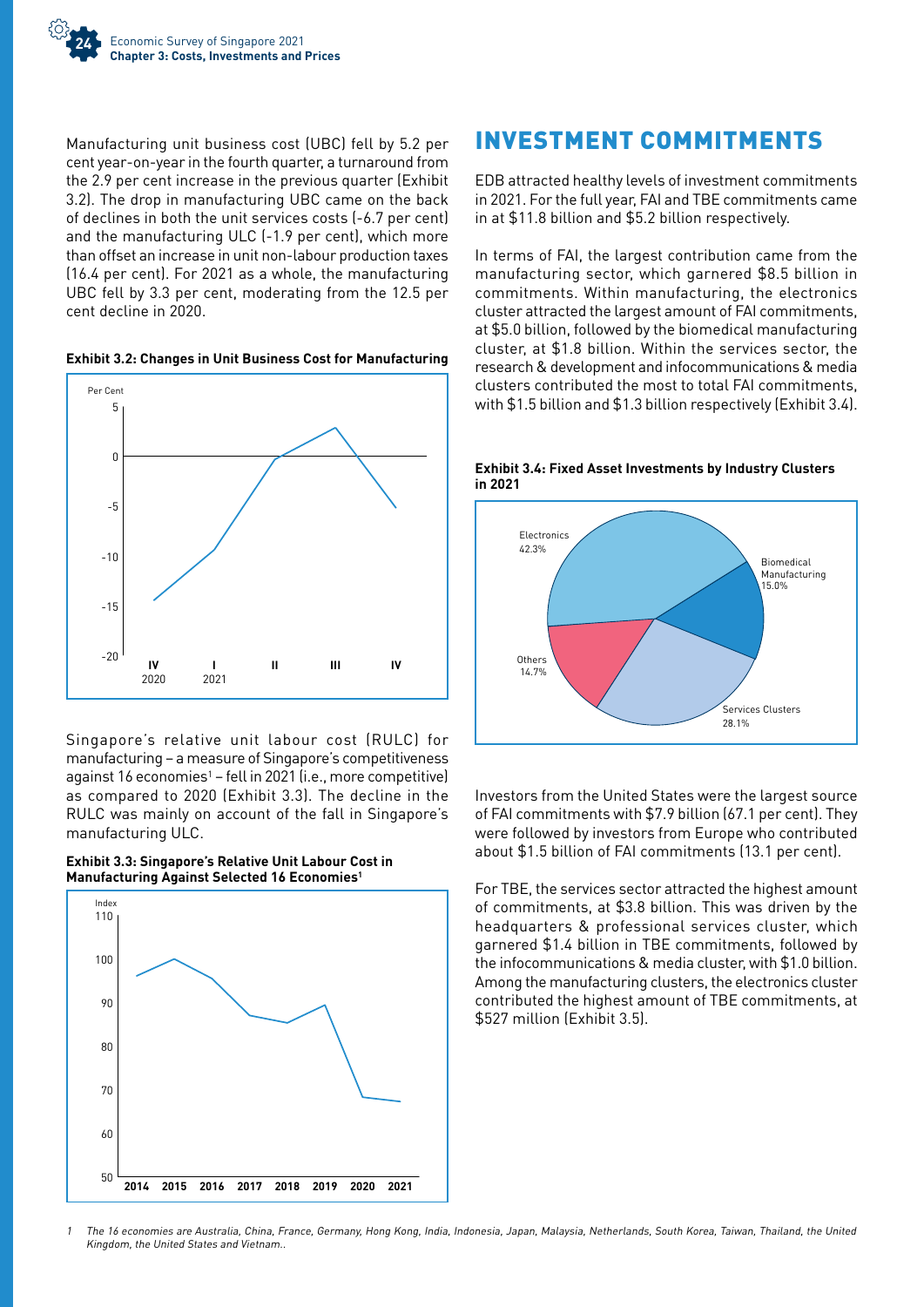



## **Exhibit 3.5: Total Business Expenditure by Industry Clusters**

Investors from the United States accounted for most of the TBE commitments, at \$2.1 billion (40.9 per cent).

When these projects are fully implemented, they are expected to generate \$16.8 billion of value-added per annum and create more than 17,000 jobs in the coming years.

#### CONSUMER PRICE INDEX

Singapore's CPI-All Items rose by 3.7 per cent on a yearon-year basis in the fourth quarter, faster than the 2.5 per cent increase in the previous quarter (Exhibit 3.6). On a quarter-on-quarter seasonally-adjusted basis, CPI-All Items inflation came in at 1.6 per cent, higher than the 0.5 per cent in the previous quarter.





**in 2021** For 2021 as a whole, CPI-All Items increased by 2.3 per cent, a reversal from the 0.2 per cent decline in 2020.

Price increases in the following CPI categories contributed positively to CPI-All Items inflation in 2021 (Exhibit 3.7). Transport costs climbed by 8.8 per cent as the prices of cars and petrol, as well as airfares<sup>2</sup> increased. Prices of household durables & services went up by 1.5 per cent on account of more expensive domestic & household services and household durables. Food prices rose by 1.4 per cent on the back of an increase in the costs of food serving services like hawker food and restaurant meals, as well as non-cooked food items such as vegetables and fruits. Housing & utilities costs increased by 1.4 per cent due to a rise in accommodation costs, as well as gas and electricity tariffs. Education costs edged up by 1.3 per cent as higher fees at universities and commercial institutions more than offset lower fees at childcare centres. Healthcare costs picked up by 1.1 per cent because of an increase in the costs of health insurance, hospital services and outpatient services. Recreation & culture prices rose by 1.0 per cent as a result of the higher cost of holiday travel<sup>3</sup> and recreational & cultural services.





By contrast there were price declines in other CPI categories. Clothing & footwear prices fell by 5.5 per cent due to cheaper ready-made garments and footwear. Communication costs dropped by 0.6 per cent on the back of lower telecommunication services & equipment costs. Prices of miscellaneous goods & services edged down by 0.5 per cent because of a fall in the cost of personal care items.

<sup>2</sup> These services were either fully or partially unavailable in April – December 2020 due to international and safe-distancing measures to contain the COVID-19 pandemic. Price changes were imputed, in line with international guidelines.

<sup>3</sup> Similarly, as overseas travel was limited, the CPI for holiday expenses was imputed using the overall change in CPI-All Items. With the easing of border restrictions and establishment of Vaccinated Travel Lanes, actual prices of available holiday-related services are being progressively incorporated into the CPI.